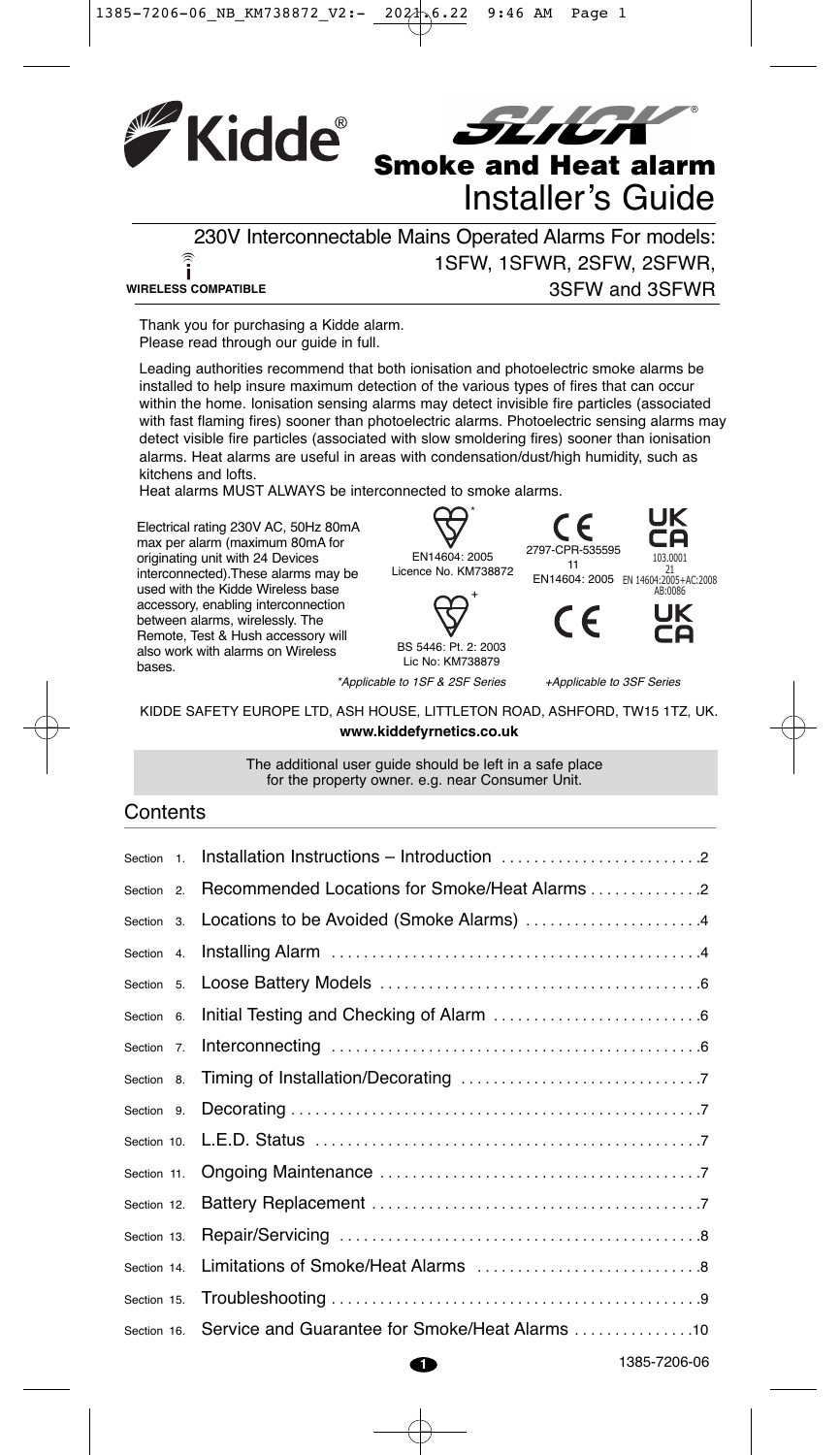## 1. Installation Instructions – Introduction

This alarm is designed for installation by a qualified electrician, in accordance with the latest I.E.E. Regulations and in regard to relevant Building Regulations.

• Read these instructions **thoroughly** before proceeding. People's **lives depend on it**.

• **This installer's guide** is supplied for your guidance and **should not be left with the property owner**. This is for use by qualified electricians.

• AC alarms must be powered by a constant 230V AC, 50Hz supply that is not controlled by any form of switch.

Grade ʻD' – AC with secondary power e.g. Alkaline battery/rechargeable cells. Recommended to connect to dedicated circuit that is separately electrically protected. This helps minimise interference (EMI) on alarm interconnect line from CFL's,dimmers, LV transformers etc.

 $\frac{1}{2}$  Only interconnect to the identical brand of smoke/heat or C.O. alarm. Do not connect to any other brand of alarm/auxilary device unless approved by Kidde.

The Earth terminal is provided to facilltate wiring termination of the Earth wire,which plays no part in the safety protection of the alarm.

• When testing the alarm, stand back so your hearing is not damaged by the 85dB sounder.

In new build or refurb projects, protect the alarm with a dust cap to prevent insects or dust contamination by following trades. The property owner or other responsible person must be advised to remove them for the alarms to operate correctly. (Ideally, fit alarms at latest stage possible onto pre-installed mounting base.)

Do NOT subject the alarm circuit to insulation resistance testing with the alarm base units connected. Failing to do so will cause damage outside the terms of the guarantee provisions.

#### **Danger – electrical shock hazard!**

Never restore power supply until all alarms are completely installed. Doing so before hand can cause serious injury. Do not install in a dripping, water splashing, very humid area.

**WARNING:** This alarm cannot be operated from power derived from a square wave or modified sine wave inverter. These types of inverters are sometimes used to supply power to the structure in off grid installations, such as solar or wind derived power sources. These power sources produce high peak voltages that will damage the alarm.

2. Recommended Locations for Smoke/Heat Alarms

- Locate the first alarm in the immediate area of the sleeping rooms. Try to protect the exit path as the sleeping rooms are usually farthest from the exit. If more than one sleeping area exists, locate additional alarms in each sleeping area.
- Locate additional alarms to protect any stairway as stairways act like chimneys for smoke and heat.
- Locate at least one alarm on every floor level.
- Locate an alarm in every sleeping room.
- Locate an alarm in every room where electrical appliances are operated (i.e. portable heaters or humidifiers).
- Locate an alarm in every room where someone sleeps with the door closed. The closed door may prevent the alarm from waking the sleeper.
- Smoke, heat and combustion products rise to the ceiling and spread horizontally. Mounting the<br>smoke alarm on the ceiling in the centre of the room places it closest to all points in the room.<br>Ceiling mounting is preferre
- When mounting an alarm on the ceiling, locate it at a minimum of 30cm (12") from the side wall and 60.96cm (2 feet) from any inside corner (see DIAGRAM A).

**2**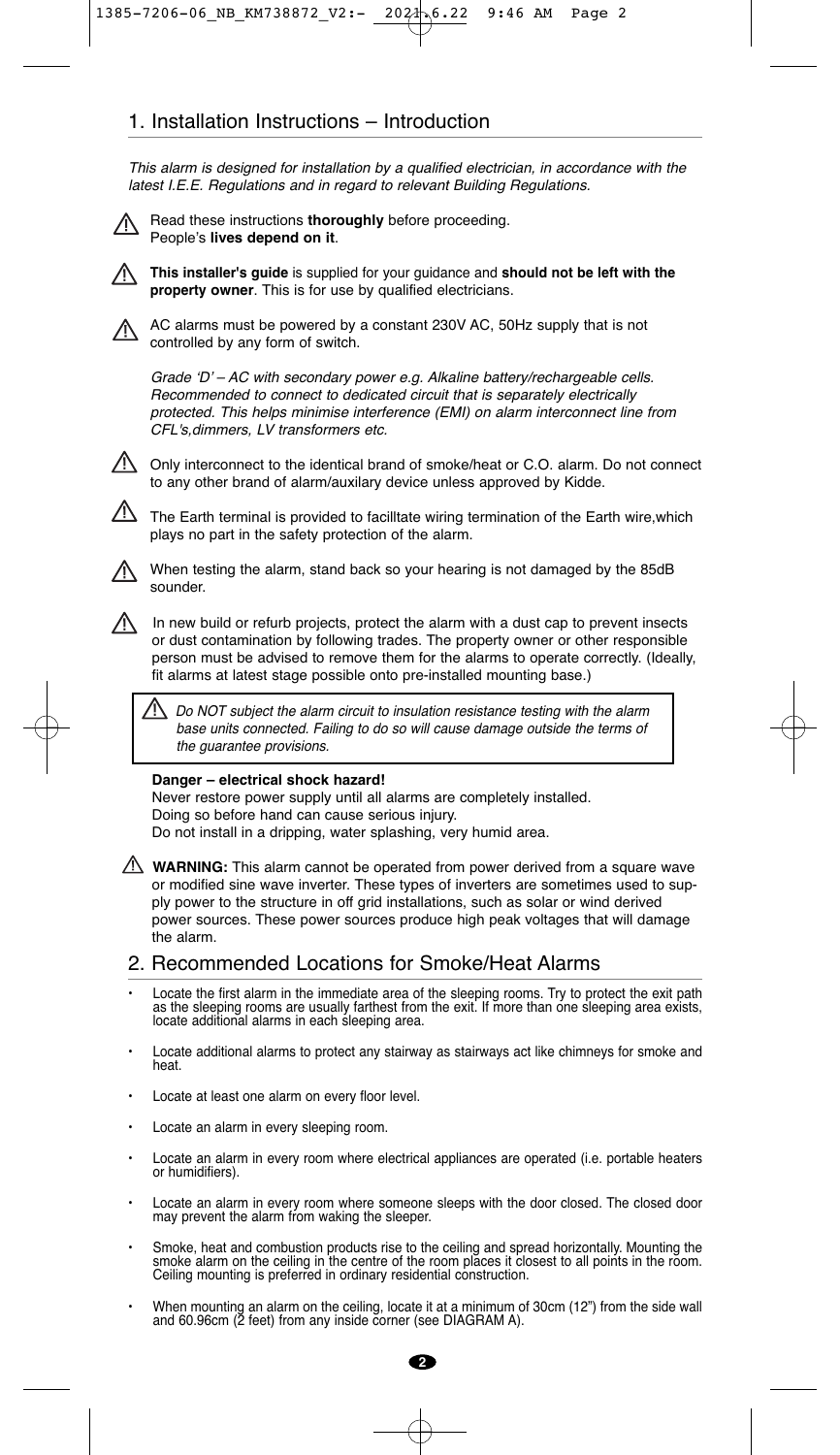- When mounting the alarm on the wall, use an inside wall with the top edge of the detection element a minimum of 15cm (6") and a maximum of 30cm (12") below the ceiling, and at least 61cm (2 feet) from any inside corner (see DIAGRAM A).
- Install smoke alarms on sloped, peaked or cathedral ceilings at or within 0.9m (3ft) of the highest point (measured horizontally). Smoke alarms in rooms with ceiling slopes greater than 0.3m in 2.4m (1 foot in 8 feet) horizontally shall be located on the high side of the room. A row of detectors shall be spaced and located within 0.9m (3ft) of the peak of the ceiling measured horizontally.(see DIAGRAM "C")
- Put smoke alarms at both ends of a bedroom hallway or large room if the hallway or room is more than 9.1m (30 feet) long.



- In homes that are not well insulated, extreme heat or cold can be transferred from the outside to the inside through poorly insulated walls and roof. This may create a thermal barrier which can prevent the smoke from reaching an alarm mounted on the ceiling. If you are not sure about the insulation in your home, or if you notice that the outer walls and ceiling are either hot or cold, install the alarm on an inside wall. In such homes, install the smoke alarm with the top edge of the alarm at 15cm (6") and a maximum of 30cm (12") below the ceiling,
- Install Smoke Alarms on tray-shaped ceilings (coffered ceilings) on the highest portion of the ceiling or on the sloped portion of the ceiling within 30cm (12") vertically down from the highest point (see DIAGRAM "D").

**3**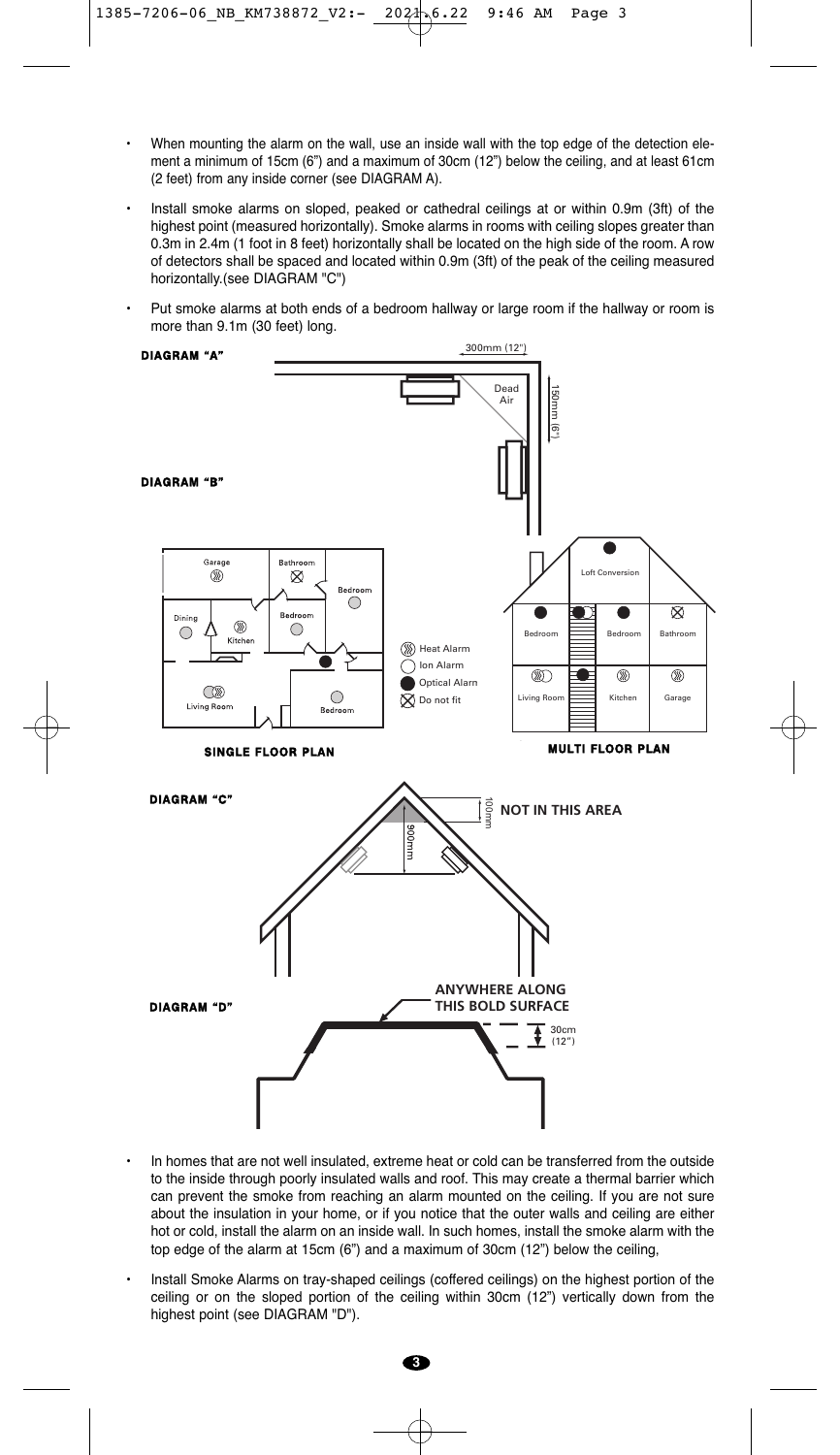**3. Locations to be Avoided** (Smoke Alarms)



• Smoke alarms are not to be used with detector guards unless the combination (alarm andguard) has been evaluated and found suitable for that purpose.

#### 4. Installing Alarm

- These are mains powered alarms, so isolate the mains supply before commencing installation. **They are for installation by a qualified electrician in accordance with the current I.E.E. regulations**.
- Select suitable location having regard to earlier advice.
- Bring house wiring through a dry lining box into back of alarm; side entry, via mini trunking is also possible by carefully knibbling away edge on trim-plate. Make good joint, with white sealant, if necessary.





If alarm is not being interconnected, interconnect cable terminal (I/O) on alarm is unused.

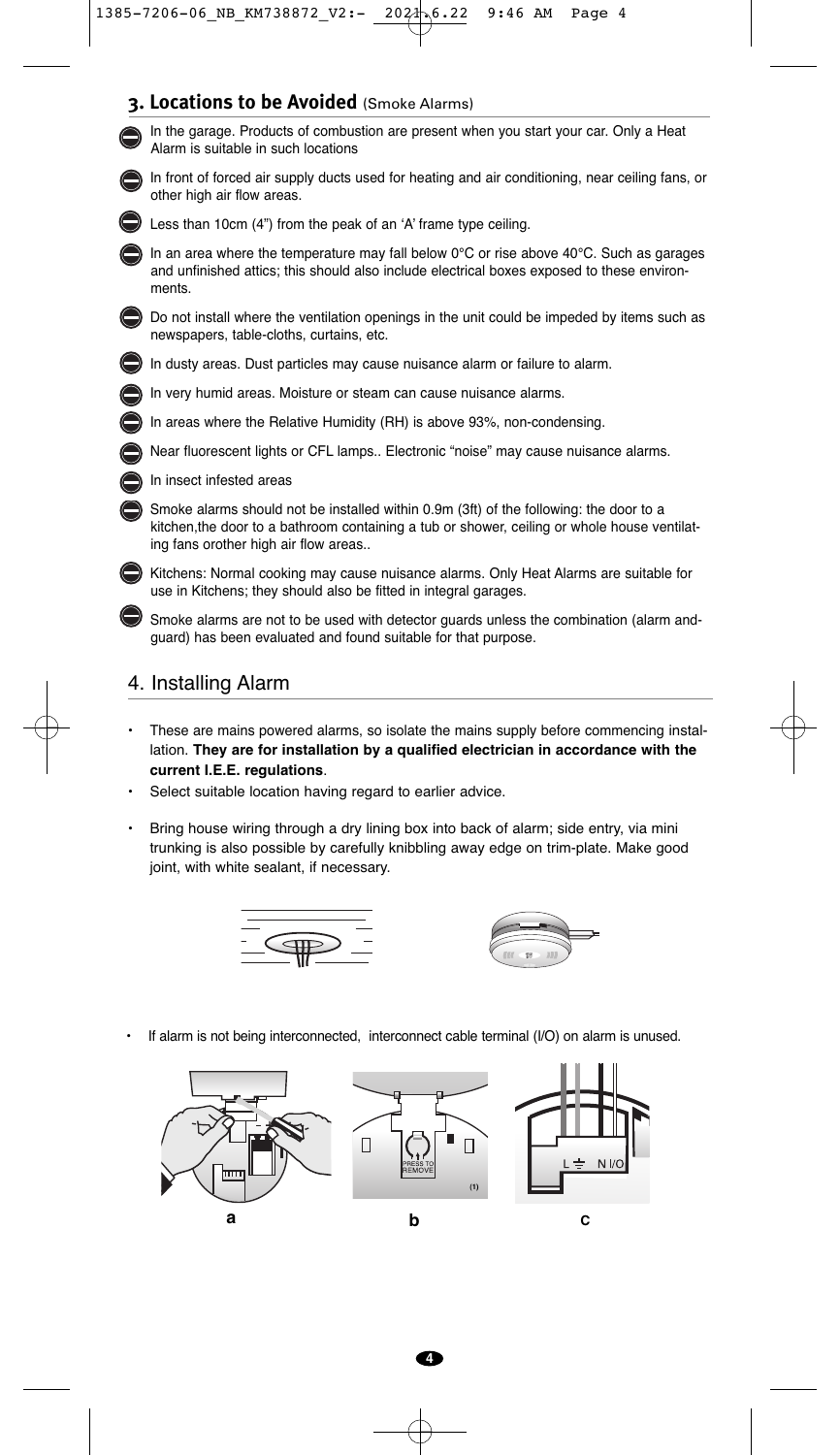• Care should be taken to insure the wires are pressed firmly into the appropriate holes on the terminal block (Do not use slots for wire retention, see figure d). Pull back lightly on each wire to verify it is seated well.)



• Wire in house

cabling to appropriate terminals after prying off terminal cover block, ensuring that the minimum space possible is taken up by incoming cabling, otherwise terminal cover may not shut; this then prevents alarm from properly locating on base. To comply outer sheathing must remain where cables come through ceiling.

- Carefully replace cover by locating leg as shown and then gently levering clip to full close.
- If necessary the alarm can be unclipped from its base plate, by depressing where shown(Figure b above) and just the base installed, at 1st fix. The alarm can then be slid on to the hinge, and then slid home as illustrated below**(2)**.

### 5. Loose Battery Models



Never remove or connect cable harness, without having disconnected mains power, or arcing could occur, damaging the alarm.



On rechargeable models there is no battery compartment type of alarm is indicated on alarm.

**(2)**

• Reinstall on alarm base plate affix to ceiling and push (and hold) test button to verify battery operation.



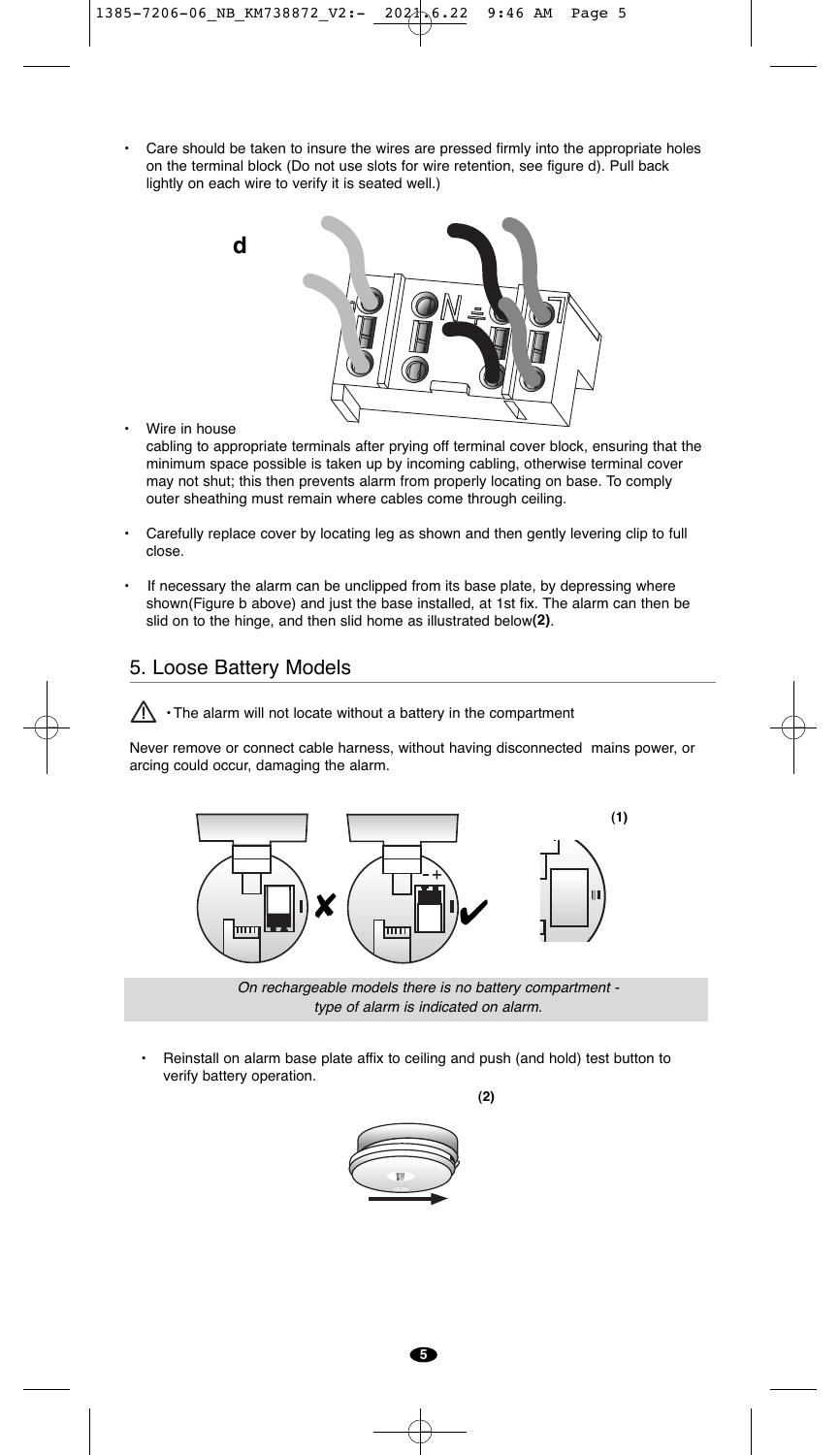# 1385-7206-06\_NB\_KM738872\_V2:- 2021.6.22 9:46 AM Page 6

### **Battery Changing**

- Loose battery models (battery changing) See section 12
- Reconnect mains supply and check green L.E.D. is lit red L.E.D. will flash intermittently.



### 6. Initial Testing and Checking of Alarm

- **Before powering up/testing CHECK THAT WIRING POLARITY is correct & all connections are tight. REVERSING POLARITY will fatally damage all interconnected alarms, and damage is not covered by the Guarantee. Slide alarm fully home on base plate before powering up, to prevent arcing across the contact blades.**
- Having energised circuit, press and hold the test button again the alarm should sound and other interconnected ones also, within a few seconds.
- Do this for all alarms.
- If any do not sound, isolate mains and recheck cabling.
- If the red L.E.D. blinks every 30-40 seconds and the alarm chirps in between, it indicates failure of the sensing chamber. Press and hold the test button to perform a rest but if the unit re-enters error mode replace the alarm.
- Advise the house-holder (if present) as to how to test the alarms.

## 7. Interconnecting



\* Interconnect only —if single alarm installation, leave unconnected the I/O terminal. **These are double insulated products and do not need earthing: never use earth conductor to interconnect – use 3 core and earth cable. Use black in 3 core & earth cabling, for interconnect line.**

**If installing using old cabling (different colors), take great care / follow IEE Reqs.**

• A maximum of 24 Kidde devices may be interconnected in a multiple station arrangement. The interconnect system should not exceed 12 Smoke Alarms and/or 18 Alarms total (Smoke, Heat, CO and etc). With 18 alarms interconnected up to 6 alarm accessories (relay modules, visual signaldevice and etc.).

• Crossing line and neutral connections or line and interconnect connections will fatally damage all interconnected alarms invalidating the guarantee.

All interconnected alarms must be powered off the same fuse/circuit breaker.

- $\sqrt{!}$  Total cable length between alarms must not exceed 250m (273yds) and be 1.0mm in diameter, 3 core and earth (BS6243Y). Wiring must conform to the IEE regulations - BS7671, or latest edition.
- These smoke/heat alarms are Interconnectable with Kidde Rechargeable CO Alarm models 423D/9hir & 423/9hir.but will not respond to a CO interconnect alarm signal.These alarms will trigger the interconnected hard wired CO alarms with a deferential sounder **6**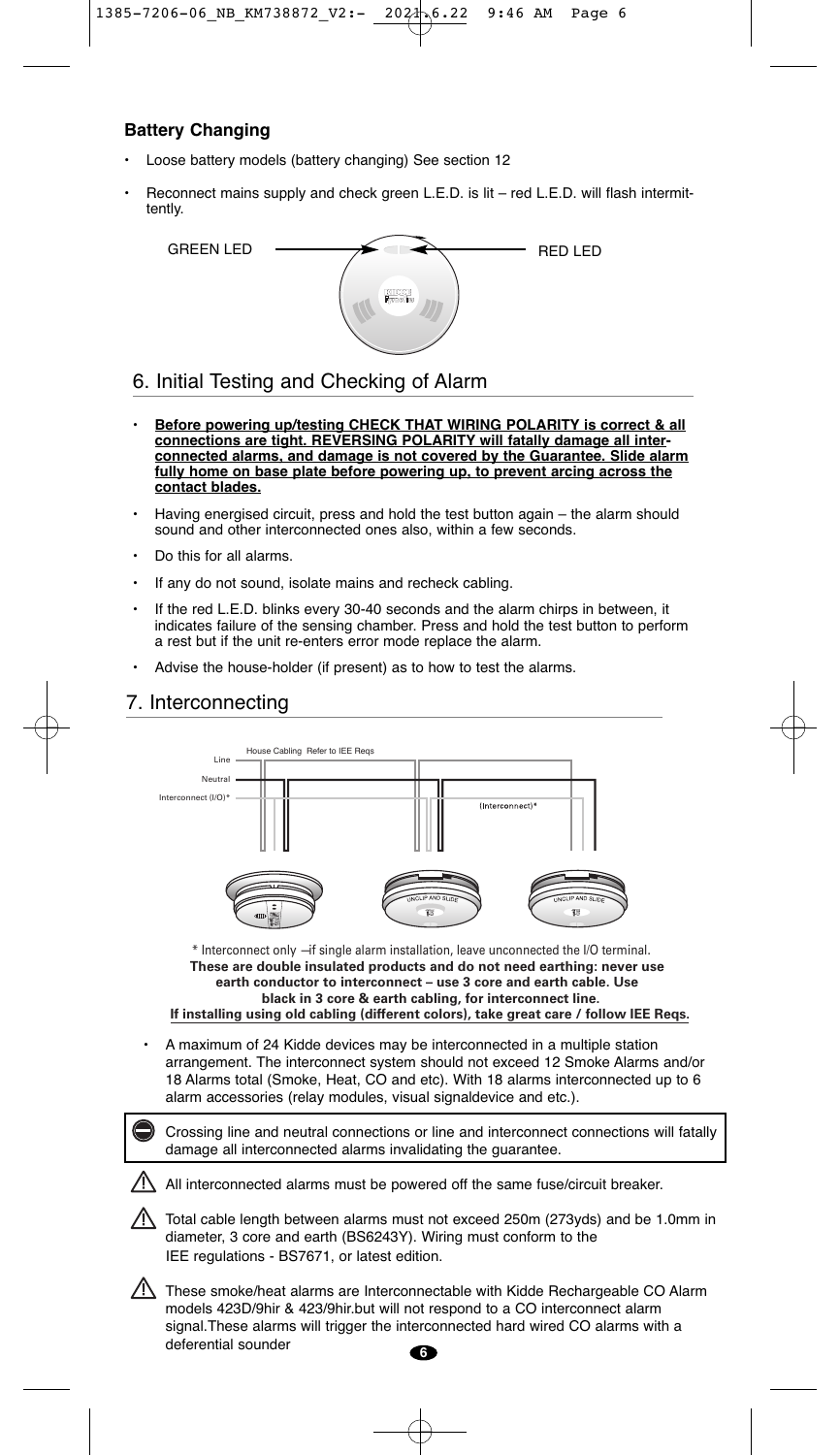# 8. Timing of Installing/Decorating

- Install the base plate (and surface pattress if used) at 1st fix.
- **Do not install alarm until following trades have finished e.g. plasterers/painters/carpet fitters etc..**
- **Do not install alarms until property has stabilized at a habitable environment to avoid alarm contamination.**
- Dust and other contaminants e.g. paint fumes, will enter the alarm causing possible nuisance alarms and damage the sensitive components within.
- Never plug in or remove cabling when circuit is live as you could short circuit it and invalidate the guarantee.
- After installation, cover the alarm with the supplied dust cover **this must be removed just prior to occupation for the alarm to function.**

## 9. Decorating

- Never paint the alarm.
- During redecoration, all alarms should be covered with the supplied dust cover or a plastic bag to prevent contamination by fumes. (These can permanently damage the alarm). **Do not uncover until the surrounding paintwork is thoroughly dried**.
- Whilst covered, the alarm **cannot** operate. Remove covering as detailed above.

# 10. L.E.D. Status

- Green L.E.D. is lit when AC power is present.
- Red L.E.D. blinks to indicate normal operation of alarm function. (If model with battery back-up, also indicates healthy battery.) In alarm state (i.e. triggered), L.E.D. will flash rapidly. When interconnected, only triggering alarm will have this state.
- If interconnected to other alarms only the triggering alarm will have a rapidly flashing L.E.D..
- If the red L.E.D. blinks every 30-40 seconds and the alarm chirps in between, it indicates failure of the sensing chamber. Press and hold the test button to perform a rest but if the unit re-enters error mode replace the alarm. Householders should consult User Guide or installer/landlord.
- The alarm sounder and flashing L.E.D. will remain whilst the alarm continues to detect smoke (or excessive heat in a heat alarm).

# 11. Ongoing Maintenance

- Alarms are sensitive electrical devices. The test button should be pushed (and held) once a week to verify operation.
- Once a month the alarm should be wiped with a mildly damp cloth, having previously vacuumed the outside of the unit, especially through the grill area. The mains supply should first be isolated.

#### 12. Battery Replacement (AC models with loose battery only)

- If the alarm type has replaceable battery cells, they should be replaced annually. (If using alkaline, this can be extended to 2 years).
- A chirp once every 30 40 seconds at the same time as the red LED flashes indicates the battery needs replacement. Do this as soon as possible.
- Mains power should be disconnected at the Consumer Unit/fuse box.



- Insert screwdriver in slot indicated to release locking tab. Whilst inserted push alarm hard with palm of hand in direction of arrow shown on alarm front.
- Replace with an alkaline battery such as Duracell MN1604, Duracell Ultra MX1604; Energizer 6LR61, (Do not use rechargeable cells.)

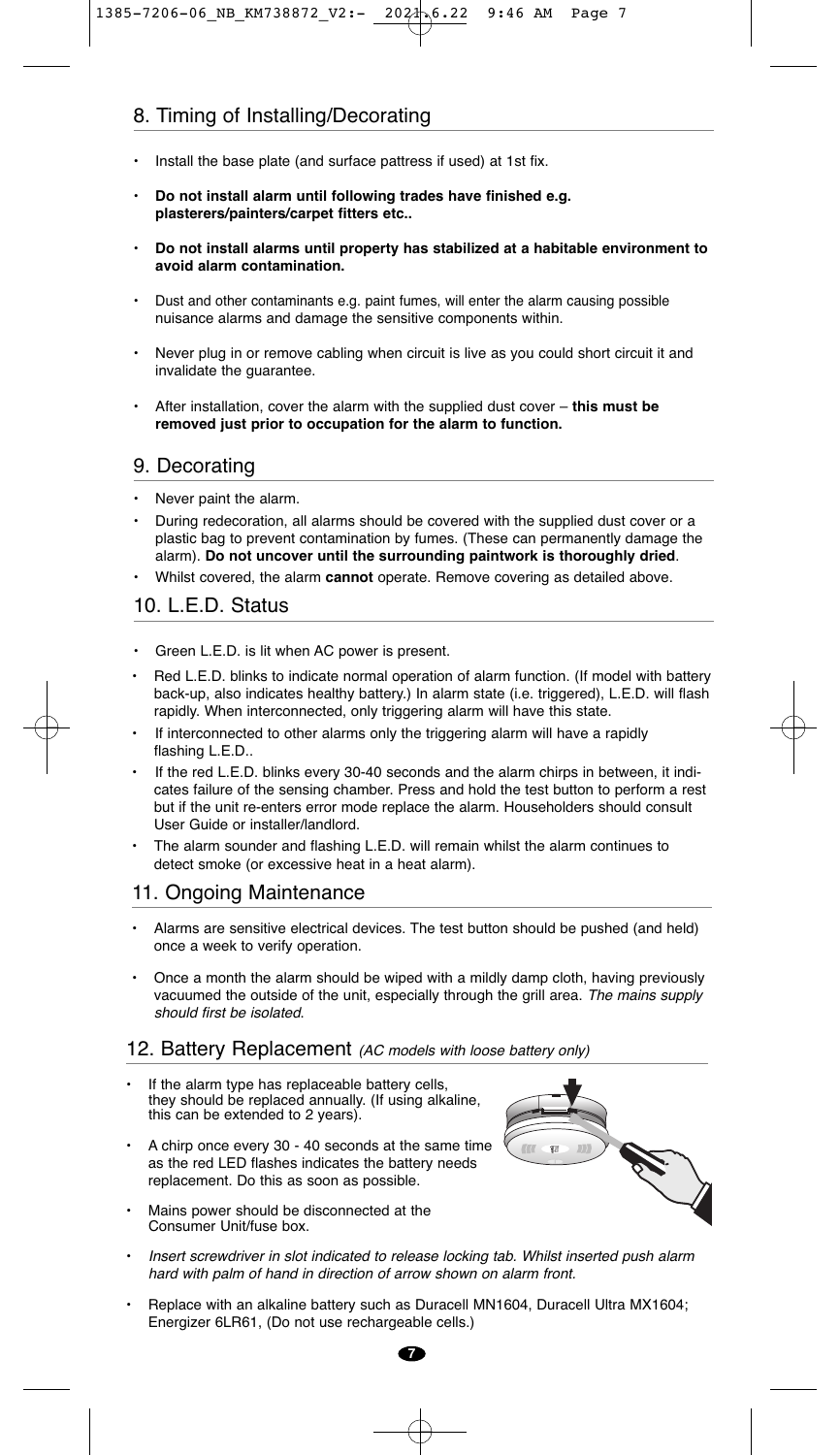If a chirping noise is present after this, wait for 10 minutes to elapse. On rechargeable models there are no user replaceable components.

#### **NOTE: TEST ALARM USING TEST BUTTON AFTER BATTERIES ARE REPLACED.**

#### **NOTE: Do not use lithium batteries in these units.**

## 13. Repair/Servicing

- If the alarm is not functioning, first check the troubleshooting section. If this does not rectify the problem:
- Consult your installer, wholesale distributor or landlord for advice if property is rented.
- There are no user serviceable parts, except for models with loose batteries.
- Do not attempt to dismantle the alarm  $-$  this will invalidate the guarantee.
- At the end-of-life for recycling purposes, contact Kidde for instructions on removing the rechargeable batteries from models so equipped as these batteries are not designed for user removal."

# 14. Limitations of Smoke/Heat Alarms

**Warning!** Smoke alarms are devices that can provide early warning of possible fires at a reasonable cost; however, alarms have sensing limitations. Leading authorities recommend that both ionisation and photoelectric smoke alarms be installed to help insure maximum detection of the various types of fires that can occur within the home. Ionisation sensing alarms may detect invisible fire particles (associated with fast flaming fires) sooner than photoelectric alarms. Photoelectric sensing alarms may detect visible fire particles (associated with slow smoldering fires) sooner than ionisation alarms.

Heat alarms are useful in areas with condensation/dust/high humidity, such as kitchens and lofts. Heat alarms MUST ALWAYS be interconnected to smoke alarms.

Heat alarms are triggered when a temperature of approximately 57°C is reached - they are not suitable for use as a fire safety device independently, they must always be used in conjunction and interconnected to smoke alarms.

Loose batteries, where fitted must be of the specified type, in good condition and installed properly.

AC only powered alarms will not operate if AC power has been cut off such as by an electrical fire, an open fuse or loss of mains supply.

All alarms must be tested regularly to make sure the batteries and the alarm circuits are in good operating condition.

Life safety from fire in residential occupancies is based primarily on early notification to occupants of the need to escape, followed by the appropriate egress actions by those occupants. Fire warning systems for dwelling units are capable of protecting about half of the occupants in potentially fatal fires. Victims can be involved with the fire, too old or young, or physically or mentally impaired such that they cannot escape even when warned early enough that escape should be possible. For these people, other strategies such as protection-in-place or assisted escape or rescue are necessary.

Smoke alarms cannot provide an alarm if smoke does not reach the unit. Therefore, smoke alarms may not sense fires starting in chimneys, walls, on roofs, on the other side of a closed door or on a different floor. If the alarm is located outside the bedroom or on a different floor, it may not wake up a sound sleeper. Equally heat alarms will only be triggered if they are correctly sited to detect heat. The use of alcohol or drugs may also impair ones ability to hear the alarm. For maximum protection a smoke alarm should be installed in each sleeping area on every level of a home. Hearing impaired occupiers should consider fitting additional strobe accessories to give a visual alarm.

Although smoke/heat alarms can help save lives by providing an early warning of a fire, they are not a substitute for an insurance policy. Home owners and renters should have adequate insurance to protect their property.

If after reviewing this Installer's Guide or User Guide you feel that your smoke alarm is defective in any way, do not tamper with the unit. Refer to Section 13. Contact your Installer, Wholesale Distributor or Landlord

Fire-warning equipment for residential occupancies are capable of protecting about half of the occupants in potentially fatal fires. Victims are often intimate with the fire, too old or too young, or physically or mentally impaired such that they cannot escape even when warned early enough that escape should be possible. For these people, other strategies such as protection-in-place or assisted escape or rescue would be necessary.If the alarm is located outside the sleeping room or on a different floor, it may not wake up a sound sleeper.

The use of alcohol or drugs may also impair one's ability to hear the smoke alarm. For maximum protection, a smoke alarm should be installed in each sleeping area on every level of a home.

**8**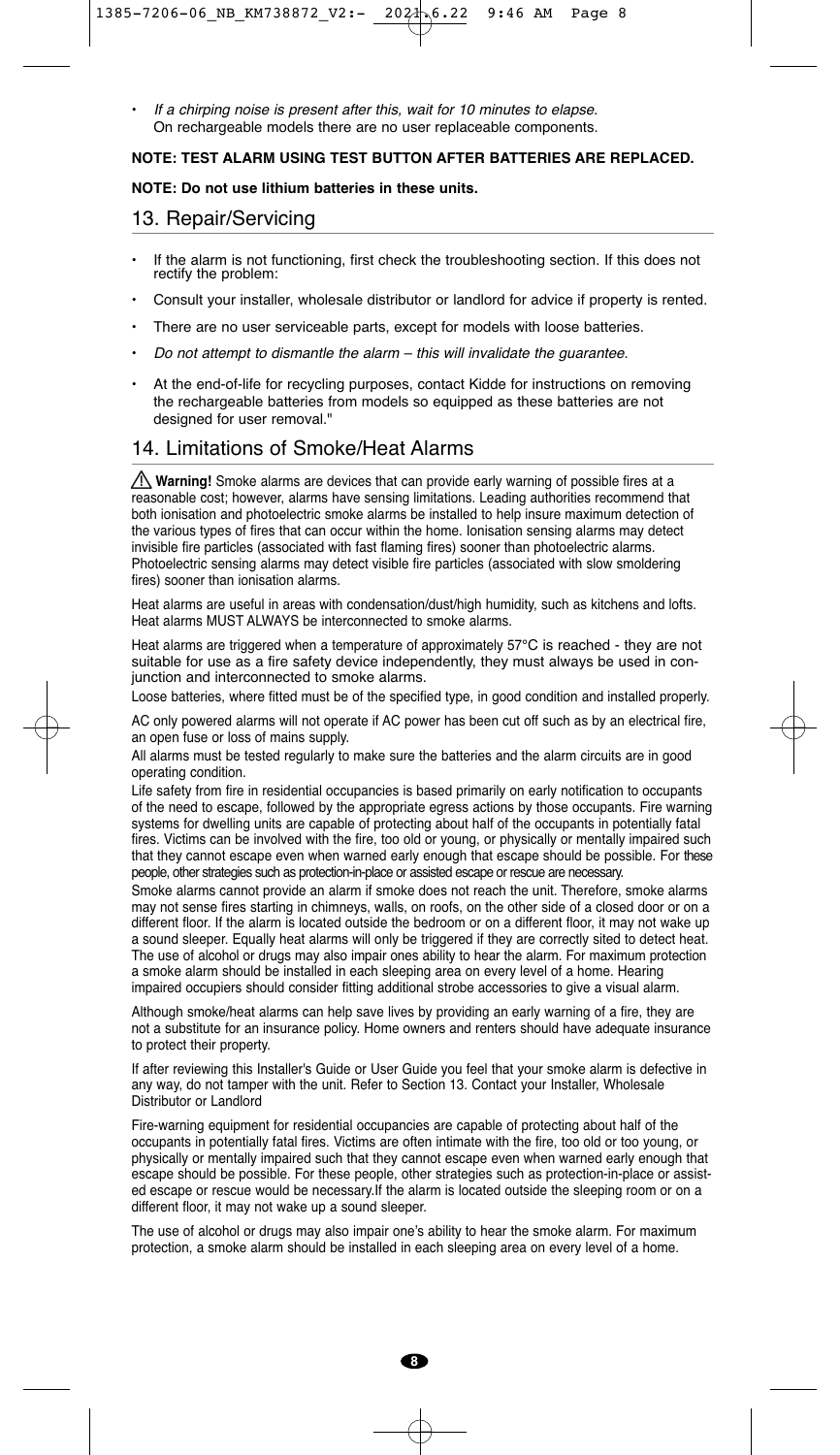# 15. Troubleshooting

Always turn off the mains supply to AC alarms before checking connections etc..

| Symptom                                                                              | Possible cause/solutions                                                                                                                                                                                                                                                                                                                                              |  |  |
|--------------------------------------------------------------------------------------|-----------------------------------------------------------------------------------------------------------------------------------------------------------------------------------------------------------------------------------------------------------------------------------------------------------------------------------------------------------------------|--|--|
| 1. Green L.F.D. not lit                                                              | a. Loss of mains power – check at Consumer Unit for<br>Blown Fuse or tripped Circuit Breaker.                                                                                                                                                                                                                                                                         |  |  |
|                                                                                      | b. Check cables at back of alarm are correctly seat-<br>ed/wired in and the alarm is pushed fully home.<br>(see "Battery Changing" section).                                                                                                                                                                                                                          |  |  |
| 2. Frequent nuisance<br>alarms                                                       | See sections 2,3,4 and 7. If sited incorrectly/not regu-<br>larly cleaned as section 11, nuisance alarms can<br>occur.                                                                                                                                                                                                                                                |  |  |
| 3. Alarm chirps every 30-40<br>seconds                                               | Verify green LED is lit continuously the see section 5<br>to replace battery if applicable. If unit has recharge-<br>able battery or problem persists after installing a new<br>battery, contact customer service.                                                                                                                                                    |  |  |
| 4. Alarm does not sound<br>when test button<br>pressed and held.                     | See parts 1a and 1b above. Have installer re check<br>wiring if Green LED is illuminated, but alarm does not<br>appear to function. If no Green LED check consumer<br>unit. Alarm will still function on battery power, if battery<br>is in serviceable state. <red about="" blink="" led="" once<br="" will="">a minute to confirm&gt;. Check via Test Button.</red> |  |  |
| 5. Interconnected alarms<br>do not sound when test<br>button is pressed and<br>held. | See section 4 above - consult a qualified electrician<br>or your Landlord to remedy as soon as possible.                                                                                                                                                                                                                                                              |  |  |

Consult our website for additional information and help www.smoke-alarms.co.uk

**9**

Æ